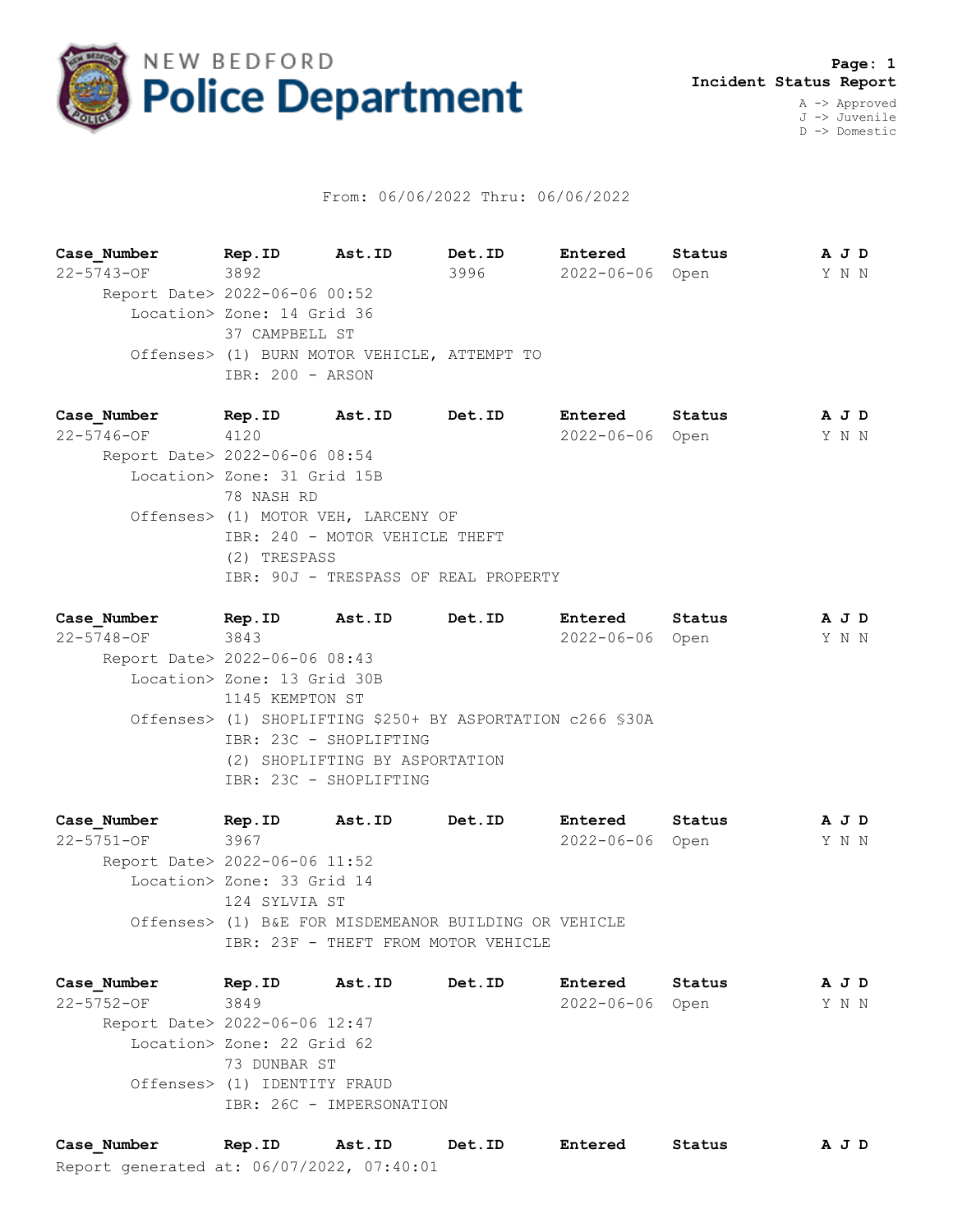

A -> Approved J -> Juvenile D -> Domestic

22-5753-OF 3861 2022-06-06 Open N N N Report Date> 2022-06-06 14:02 Location> Zone: 11 Grid 55B 52 COTTAGE ST Offenses> (1) LARCENY OVER \$1200 c266 §30(1) IBR: 23H - ALL OTHER LARCENY (2) ASSAULT AND BATTERY ON FAMILY/HOUSEHOLD MEMBER (RELATIONSHIP) IBR: 13B - SIMPLE ASSAULT

**Case\_Number Rep.ID Ast.ID Det.ID Entered Status A J D** 22-5762-OF 3957 2022-06-06 Open Y N N Report Date> 2022-06-06 16:48 Location> Zone: 35 Grid 20A 50 MALDEN ST Offenses> (1) A&B IBR: 13B - SIMPLE ASSAULT (2) DESTRUCTION OF PROPERTY -\$1200, MALICIOUS c266 §127 IBR: 290 - DESTRUCTION / DAMAGE / VANDALI

**Case\_Number Rep.ID Ast.ID Det.ID Entered Status A J D** 22-5763-OF 3925 2022-06-06 Open Y N N Report Date> 2022-06-06 15:28 Location> Zone: 34 Grid 2 1149 WESTGATE ST Offenses> (1) B&E BUILDING DAYTIME FOR FELONY IBR: 220 - BURGLARY / BREAKING AND ENTERI

**Case\_Number Rep.ID Ast.ID Det.ID Entered Status A J D** 22-5765-OF 3966 2022-06-06 Open Y N N Report Date> 2022-06-06 17:05 Location> Zone: 31 Grid 24 16 BULLARD ST Offenses> (1) MOTOR VEH, MALICIOUS DAMAGE TO c266 §28(a) IBR: 290 - DESTRUCTION / DAMAGE / VANDALI

**Case\_Number Rep.ID Ast.ID Det.ID Entered Status A J D** 22-5766-OF 3953 2022-06-06 Open N N N Report Date> 2022-06-06 17:07 Location> Zone: 31 Grid 24 56 NYE ST Offenses> (1) LARCENY OVER \$1200 BY SINGLE SCHEME c266 §30(1) IBR: 23H - ALL OTHER LARCENY

**Case\_Number Rep.ID Ast.ID Det.ID Entered Status A J D** 22-5768-OF 3953 2022-06-06 Open N N N Report Date> 2022-06-06 17:42 Location> Zone: 31 Grid 25A 10 GRANFIELD ST Offenses> (1) B&E FOR MISDEMEANOR BUILDING OR VEHICLE

Report generated at: 06/07/2022, 07:40:01